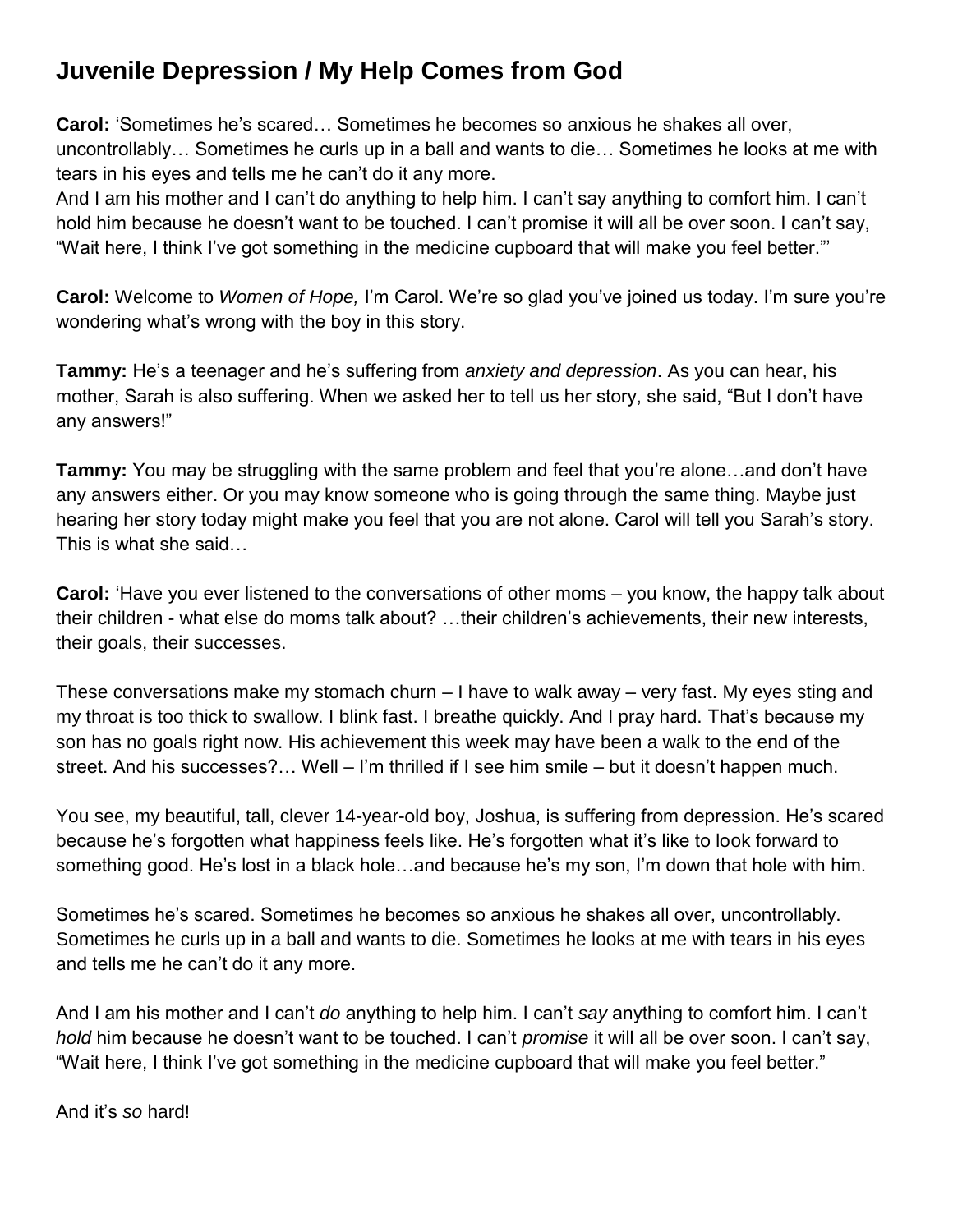I am truly amazed at the way his illness has affected me so deeply. When our children hurt, we hurt too don't we? And when they suffer, we suffer with them.

And I'm grieving… I cry all the time… I can't sleep… Sometimes I'm angry… Apparently grief and anger are normal reactions for a parent dealing with mental illness. Well – I feel both!

Sometimes I have to leave the house and breathe the fresh air – the air inside weighs me down. It closes me in, and I need to get away.

Then there are the questions… And the fear… Will he ever smile again? Will I ever hear him laugh? When will he be well enough to go back to school? What about a job? Or marriage?

How long can we hold out??

And the loss… I miss him dreadfully – more than I can say. I'm watching him die from the inside out. And I just want my boy back.

**Tammy:** I wonder if *you* identify with Sarah? She feels helpless. She simply doesn't know what to do to help her son. And she sometimes has to get away from the situation so that she can breathe the fresh air.

And she has many questions…how long can she go on like this? Where can she find help? We'll continue with her story after this lovely song…

Here on *Women of Hope,* Carol will continue to tell us the story of Sarah, whose son is suffering from anxiety and depression…

**Carol: '**My role as a mother has changed…it's been given a new meaning. My teenage son is like a three year old again. I have to constantly change my expectations... I have to keep reminding myself – he can't take in more than one thought at a time. His brain is over-loaded already with the effort of living. It doesn't help when I pile more information on top.

I'm back to doing everything for him – after all these years of training him to clean up after himself!

Am I the mother of a 14 year old or a three year old? How much should I do for him and how much can I expect?

I don't think anyone really knows how I feel. He and I are both good at covering up our feelings. He tells me he's getting better at covering it up when he's with people. That scares me – I need to know how he's feeling.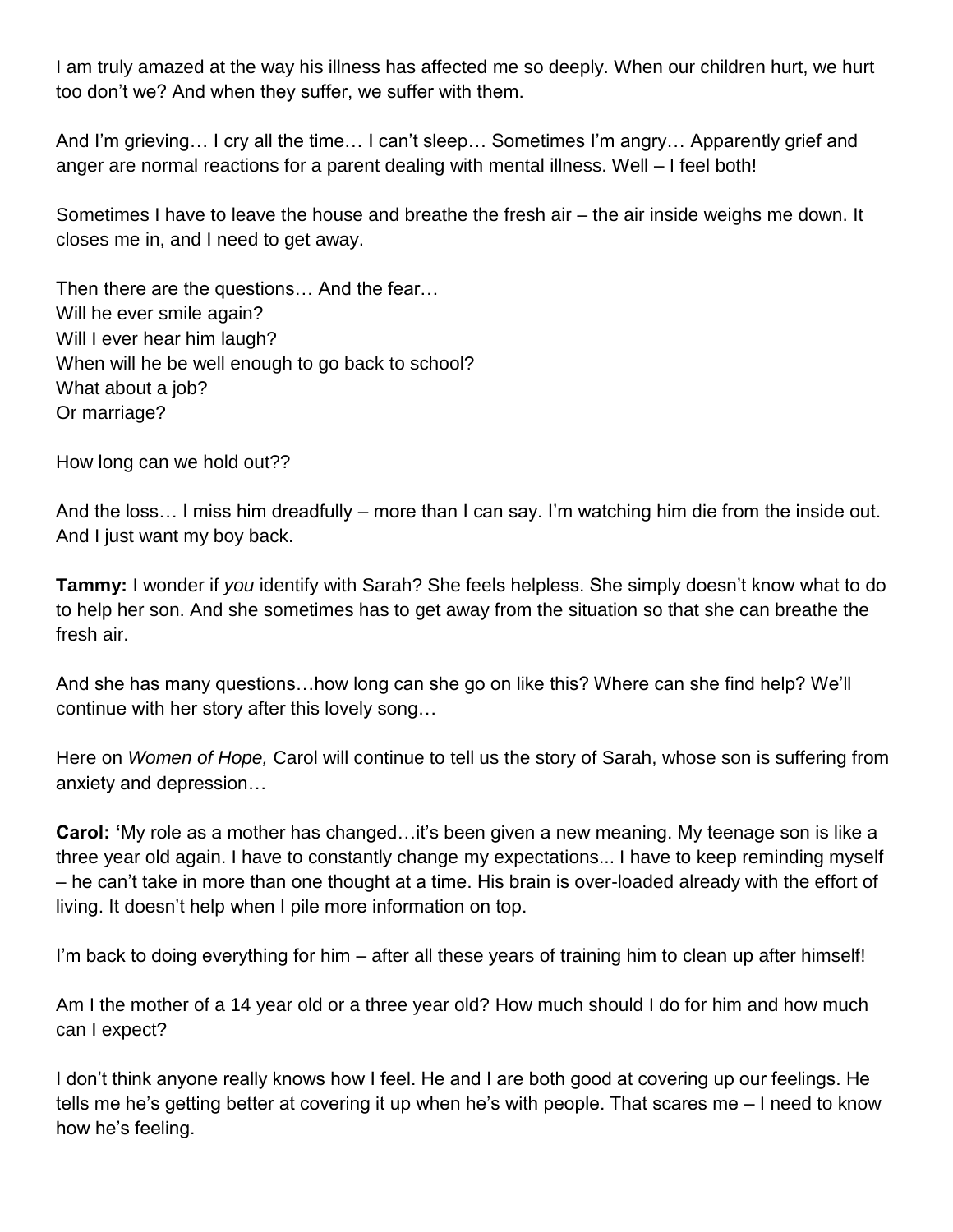If he were dying in hospital, at least people would know…

So… I've started talking to people… friends… people I meet at church… and a neighbor, too. Here and there I'm finding that depression in children is terribly, frighteningly, common.

Why haven't I heard about it? It's not something we talk about, is it? Maybe we need to know we can trust someone before we share our stories. But we need to talk to each other. Mums – we need to trust each other!

The most encouraging conversations I have had are with other mothers who have watched their children suffer depression – and together they have come through it.

Those are the mums whose eyes fill with tears as I speak…whose hugs are genuine…and who really understand, because they've been there too.

And their stories give me hope. They speak of recovery…of hearing laughter again. And children who are back at school…or working. Or now they are even grown up and married and coping with their illness.

And I see what it teaches us Mums… We learn compassion – especially for other mothers with sick children. We learn that a mother's smile can hide mountains of pain. And that conversations about our marvelous children and their brilliant successes dig deep into the heart – and we don't even realize what we're doing.

And I'm learning to pray. Not to ask God why… Not to beg Him to change things. I'm learning to pray, "Please give us the strength *just* for today." And He *does* – because we get through.'

**Tammy:** Thank you Carol for telling us this mother's true story. It's very real and it's happening right now.

**Carol:** Do you remember what Sarah said about where she *is* getting help?

**Tammy:** It sounds like she's getting help from talking to other people – her friends…people at church…a neighbor.

**Carol:** And as she's prepared to break her silence and talk about it, she's finding that there are other people who are trying to cope with the same thing. And even better – she has found some people whose children have learnt to cope with their illness and achieve positive things in their lives. They have come through it…together. They seem to have *hope* now.

**Tammy:** That's right – so Sarah is holding onto that hope…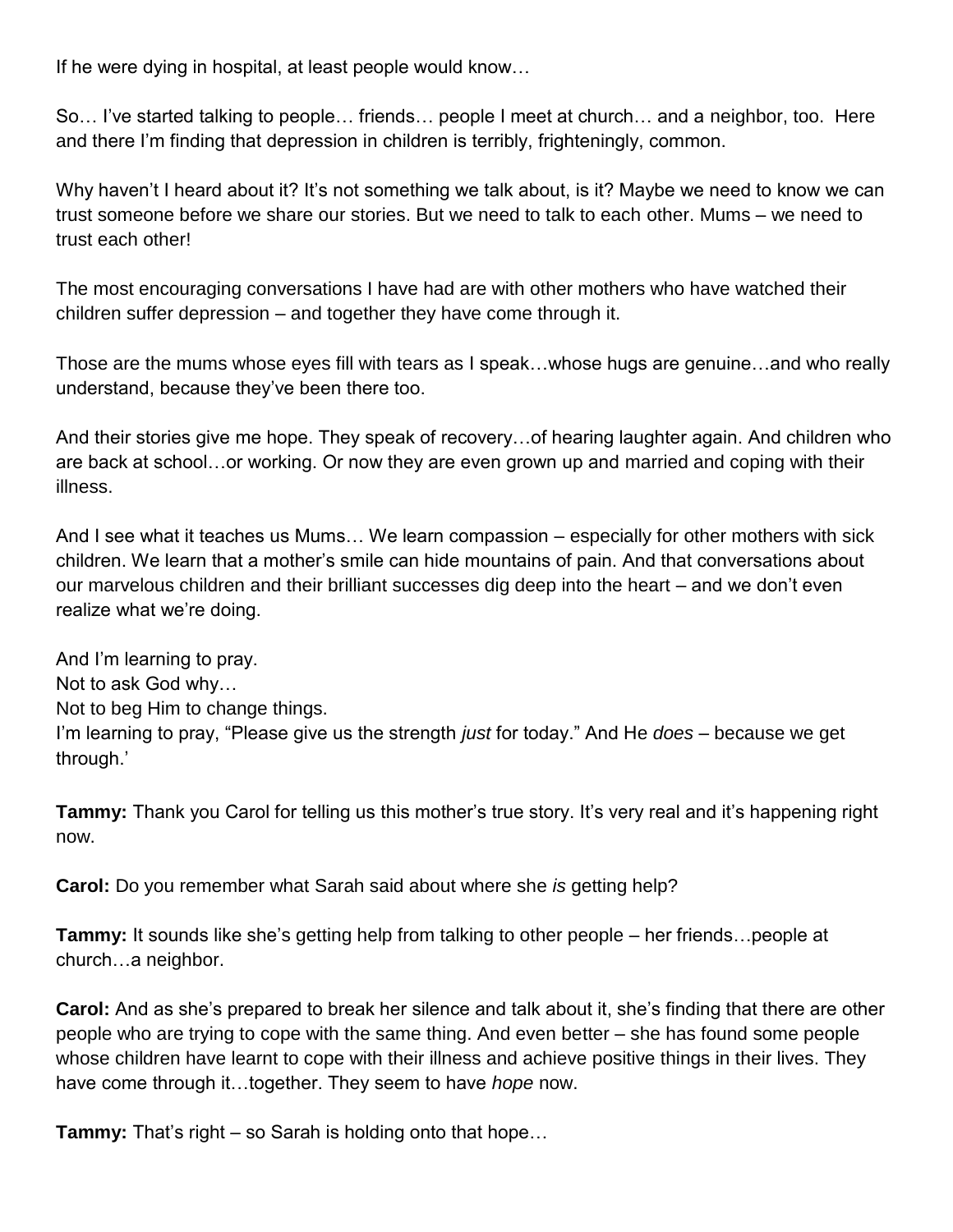She takes her questions and her longings to God. Do you remember what she said? …She said she prays for strength for her – and her son – to get through each day. And they do.

We've just heard from a mother whose teenage son is suffering from anxiety and depression. She told us that she takes her questions and her longings to God. Let's find out what Sarah means by this, and how she does it… Carol would you tell us what she said?

**Carol:** Sure*…* She said, 'When we are in the middle of a crisis, it's impossible to see things in a clear and healthy way. The crisis becomes our focus…our future…our life. Suffering takes over…it feels like it will go on forever. It makes me focus inwardly – on myself. All I can think about is my situation…and that leaves me in despair because there's *nothing* in me that can help.

When I feel like this, I say some words from God's word, the Bible. I say them out loud: *"My eyes look to the hills. Where does my help come from? My help comes from the Lord, Who made heaven and earth."* 

It's from Psalm 121. It reminds me that God does not change… His perspective doesn't get twisted by circumstances, like mine does… He can see through what we're going through…and past it. He knows what is going to happen, and holds the future in His hand. He is still the almighty Creator. He made the whole world. He made me…and my son, and He loves us and wants the best for us. And He is the only one who can give me strength – I need to look to Him, not at me, or my circumstances.

And so I look to Him. I remember who He is, and *praise* Him – not for what is happening, but for *who He is*.

It probably won't change the circumstances, but it will take my eyes off sorry, sad, helpless me…and point me to Him – my Rock, my shelter, my Comforter, and my Father. And when that happens there's no room for self-pity, for despair, even for fear.'

**Tammy:** Thank you Carol for telling us what Sarah said about how she looks to God in this difficult, and sometimes impossible situation. Let's think about what she said… Did she say that God would fix everything for her?

**Carol:** She didn't say that did she! He might do that one day…but for now she has to hold onto him in the middle of her difficult circumstances. Do you remember, she said, 'I look to Him. I remember who He is and praise Him – not for what is happening, but for who He is.'

**Tammy:** What do *you* think she meant by this? …What do you think Carol?

**Tammy:** Well, I think she meant that God is in control of everything. He is *only good*…all powerful…and He hears our prayers. His timing is perfect… and He is faithful. So it doesn't help for her to look inside herself and keep looking at her own problems, and her son's problems. She can't fix them.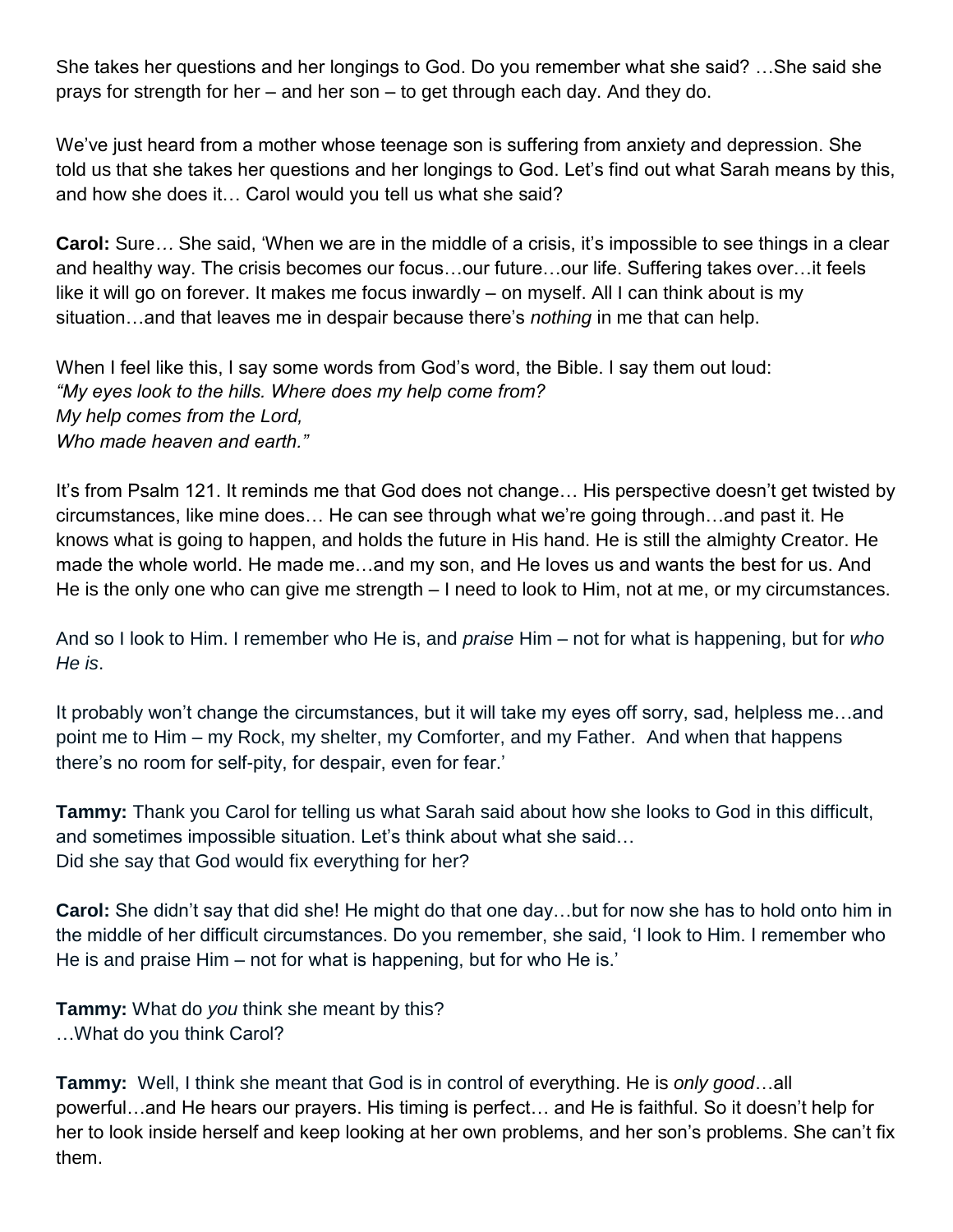She has no control over his illness, so all she can do is look to God and know that he loves her. She prays to him and says thank you for his great power and his love. She holds onto God because she knows she can trust him.

**Tammy:** Here on *Women of Hope* today we have been listening to the heart of a mother whose son is suffering from anxiety and depression. Sarah wanted to share some more words with us from Psalm 121 in the Bible about our loving father, God. Here they are…

**Carol:** *(Psalm 121 Contemporary English Version) I look to the hills! Where will I find help? It will come from the LORD, who created the heavens and the earth. The LORD is your protector, and he won't go to sleep or let you stumble. (\*He) doesn't doze or ever get drowsy. The LORD is your protector, there at your right side to shade you from the sun. You won't be harmed by the sun during the day or by the moon at night. The LORD will protect you and keep you safe from all dangers. The LORD will protect you now and always wherever you go.*

**Tammy:** What wonderful promises there are in these words about God's creation and protection.

**Carol:** Yes…let's take a moment to see what the Lord, God promises for us. First – our *help* comes from the Lord…who made the heavens and the earth. We only have to look to him and ask him to help us and he will.

The Lord will *protect* you…he doesn't sleep, he is always there to keep you from falling.

He is there right beside you and will protect you from the sun, in the day and from the moon at night.

**Tammy:** I wonder why we would need protection from the moon?

**Carol: \***In ancient times – when these words were written, some people saw the harmful effects of the rays of the sun, and they thought that certain illnesses (especially mental disorders) were also caused by the rays of the moon. So they would be glad to hear of God's protection.

**Tammy:** That's interesting. Then these words say that God will protect us from *all* dangers.

**Carol:** And finally we learn that he will protect us *now*, and *always*, *wherever we go*. What wonderful promises. No wonder Sarah looks to our Father, God each day to help her and give her and her son, Joshua, protection no matter what is happening in their lives.